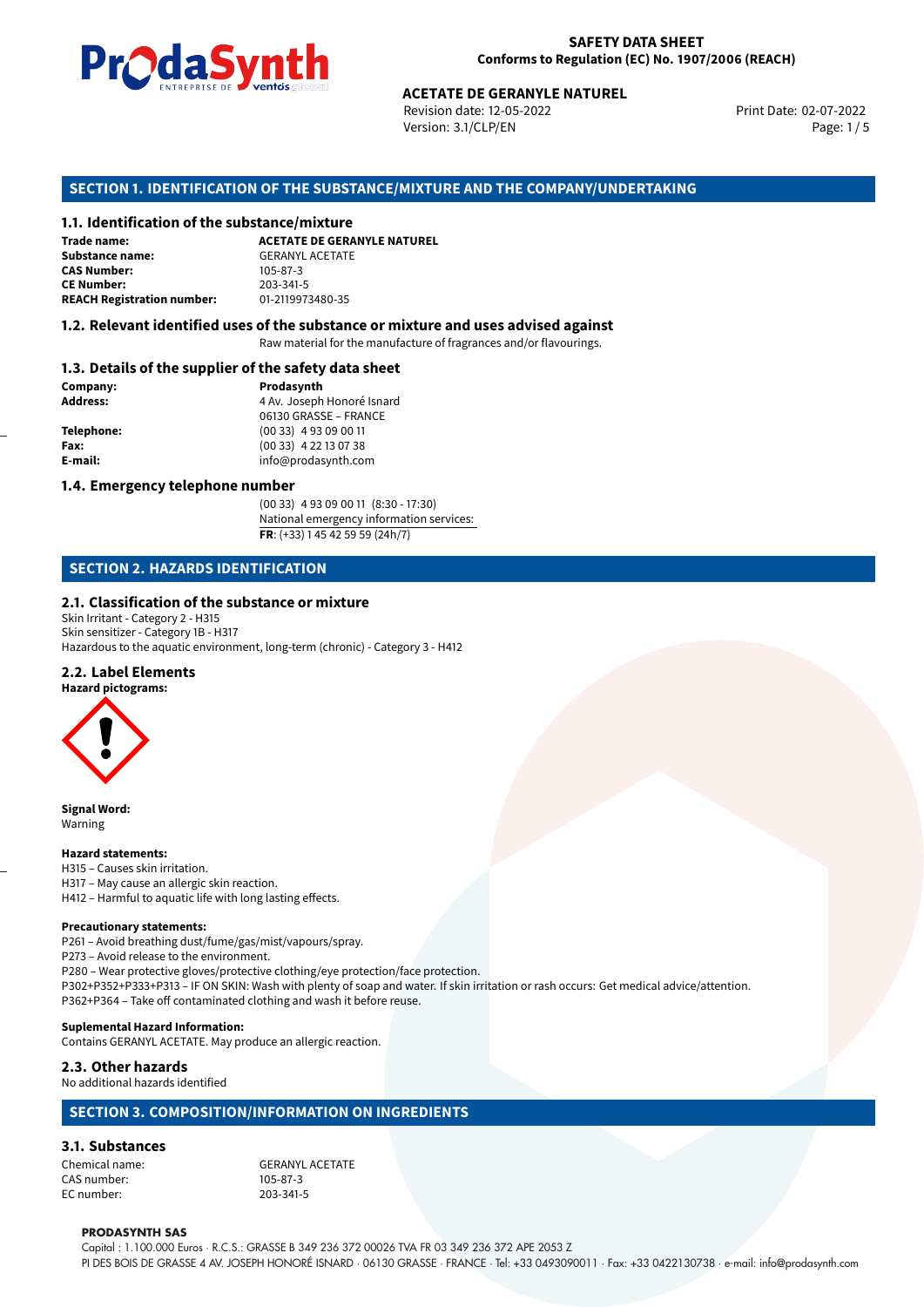

Revision date: 12-05-2022 Version: 3.1/CLP/EN Page: 2 / 5

#### **Hazardous constituents:**

| <b>Chemical Name</b> | % (w/w)   | <b>CAS No</b><br><b>EC No</b> | Classification according to Regulation 1272/2008                         |
|----------------------|-----------|-------------------------------|--------------------------------------------------------------------------|
| I GERANYL ACETATE    | $\geq$ 50 | 105-87-3<br>203-341-5         | Skin Irrit. 2 - H315<br>Skin Sens. 1B - H317<br>Aquatic Chronic 3 - H412 |

[See the full text of the hazard statements in section 16.](#page-4-0)

#### **3.2. Mixtures**

Not applicable.

#### **SECTION 4. FIRST-AID MEASURES**

#### **4.1. Description of necessary first aid measures**

| Ingestion:    | Rinse mouth with water.                                                                                               |
|---------------|-----------------------------------------------------------------------------------------------------------------------|
|               | Obtain medical advice.                                                                                                |
|               | Keep at rest. Do not induce vomiting.                                                                                 |
| Eye contact:  | In case of contact with eyes, rinse immediately with plenty of water for at least 15 minutes and seek medical advice. |
| Inhalation:   | Remove person to fresh air and keep at rest.                                                                          |
|               | Seek immediate medical advice.                                                                                        |
| Skin contact: | Take off immediately all contaminated clothing.                                                                       |
|               | Thoroughly wash affected skin with soap and water.                                                                    |
|               | Seek medical attention if symptoms persist.                                                                           |

#### **4.2. Most important symptoms and effects, both acute and delayed**

No information available.

#### **4.3. Indication of any immediate medical attention and special treatment needed**

No information available.

#### **SECTION 5. FIRE-FIGHTING MEASURES**

#### **5.1. Extinguishing Media**

Water spray, carbon dioxide, dry chemical powder or appropriate foam. For safety reasons do not use full water jet.

#### **5.2. Special hazards arising from the substance or mixture**

Known or Anticipated Hazardous Products of Combustion: Emits toxic fumes under fire conditions.

#### **5.3. Advice for firefighters**

High temperatures can lead to high pressures inside closed containers. Avoid inhalation of vapors that are created. Use appropriate respiratory protection. Do not allow spillage of fire to be poured into drains or watercourses. Wear self-contained breathing apparatus and protective clothing.

#### **SECTION 6. ACCIDENTAL RELEASE MEASURES**

#### **6.1. Personal precautions, protective equipment and emergency procedures**

Evacuate surronding areas. Ensure adequate ventilation. Keep unnecessary and unprotected personnel from entering. Do not breathe vapor/spray. Avoid contact with skin and eyes. Information regarding personal protective measures: see section 8.

#### **6.2. Environmental precautions**

To avoid possible contamination of the environment, do not discharge into any drains, surface waters or groundwaters.

#### **6.3. Methods and materials for containment and cleaning up**

Cover with an inert, inorganic, non-combustible absorbent material (e.g. dry-lime, sand, soda ash). Place in covered containers using non-sparking tools and transport outdoors. Avoid open flames or sources of ignition (e.g. pilot lights on gas hot water heater). Ventilate area and wash spill site after material pickup is complete.

#### **6.4. Reference to other sections**

Information regarding exposure controls, personal protection and disposal considerations can be found in sections 8 and 13.

#### **PRODASYNTH SAS**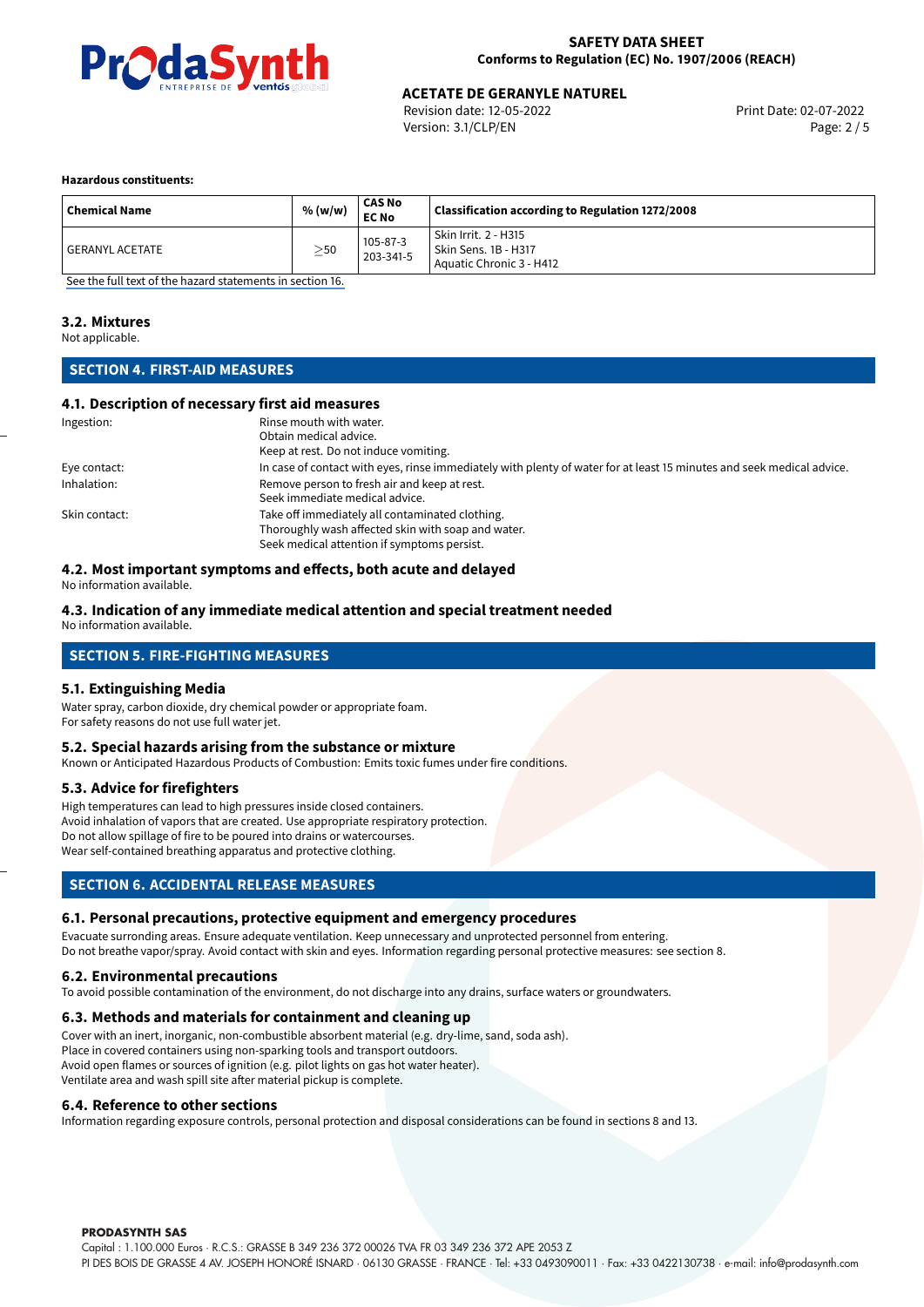

Revision date: 12-05-2022 Version: 3.1/CLP/EN Page: 3 / 5

#### **SECTION 7. HANDLING AND STORAGE**

#### **7.1. Precautions for safe handling**

Do not store or handle this material near food or drinking water. Do not smoke. Avoid contact with the eyes, skin and clothing. Wear protective clothing and use glasses. Observe the rules of safety and hygiene at work. Keep in the original container or an alternative made from a compatible material.

### **7.2. Conditions for safe storage, including any incompatibilities**

Store in tightly closed and preferably full containers in a cool, dry and ventilated area, protected from light. Keep away from sources of ignition (e.g. hot surfaces, sparks, flame and static discharges). Keep away from incompatible materials (see section 10).

#### **7.3. Specific end use(s)**

No information available.

#### **SECTION 8. EXPOSURE CONTROLS AND PERSONAL PROTECTION**

#### **8.1. Control parameters**

Components with occupational exposure limits: None known.

#### **8.2. Exposure controls**

| Appropriate engineering controls: | Measures should be taken to prevent materials from being splashed into the body.                                                            |
|-----------------------------------|---------------------------------------------------------------------------------------------------------------------------------------------|
|                                   | Provide adequate ventilation, according to the conditions of use. Use a mechanical exhaust if required.                                     |
| Eye/Face protection:              | Chemical safety goggles are recommended. Wash contaminated goggles before reuse.                                                            |
| Hand Protection:                  | Chemical-resistant gloves are recommended. Wash contaminated gloves before reuse.                                                           |
| Body protection:                  | Personal protective equipment for the body should be selected based on the task being performed and the risks<br>involved.                  |
| <b>Respiratory Protection:</b>    | In case of insufficient ventilation, use suitable respiratory equipment.                                                                    |
| Environmental exposure controls:  | Emissions from ventilation or process equipment should be checked to ensure they comply with environmental<br>protection legislation.       |
|                                   | In some cases, filters or engineering modifications to the process equipment will be necessary to reduce emissions to<br>acceptable levels. |

#### **SECTION 9. PHYSICAL AND CHEMICAL PROPERTIES**

#### **9.1. Information on basic physical and chemical properties**

| Appearance:                            | Liquid                                          |
|----------------------------------------|-------------------------------------------------|
| Colour:                                | Conforms to standard                            |
| Odour:                                 | Conforms to standard                            |
| Odour theshold:                        | Not determined                                  |
| pH:                                    | Not determined                                  |
| Melting point/freezing point:          | Not determined                                  |
| Boling point/boiling range $(°C)$ :    | 240-245°C (760 mm Hg)                           |
| Flash point:                           | 101 °C                                          |
| Evaporation rate:                      | Not determined                                  |
| Flammability:                          | Not determined                                  |
| Lower flammability/Explosive limit:    | Not determined                                  |
| Upper flammability/Explosive limit:    | Not determined                                  |
| Vapour pressure:                       | Not determined                                  |
| Vapour Density:                        | Not determined                                  |
| Density:                               | $0,908 - 0,917$ g/mL (20°C)                     |
| Relative density:                      | $0,908 - 0,917(20^{\circ}C)$                    |
| Water solubility:                      | <b>INSOLUBLE IN WATER</b>                       |
| Solubility in other solvents:          | SOLUBLE IN ETHANOL. SOLUBLE 1:9 IN ETHANOL 70°. |
| Partition coefficient n-octanol/water: | Not determined                                  |
| Auto-ignition temperature:             | Not determined                                  |
| Decomposition temperature:             | Not determined                                  |
| Viscosity, dynamic:                    | Not determined                                  |
| Viscosity, kinematic:                  | Not determined                                  |
| Explosive properties:                  | Not determined                                  |
| Oxidising properties:                  | <b>NONE EXPECTED</b>                            |
|                                        |                                                 |

#### **PRODASYNTH SAS**

Capital : 1.100.000 Euros · R.C.S.: GRASSE B 349 236 372 00026 TVA FR 03 349 236 372 APE 2053 Z PI DES BOIS DE GRASSE 4 AV. JOSEPH HONORÉ ISNARD · 06130 GRASSE · FRANCE · Tel: +33 0493090011 · Fax: +33 0422130738 · e-mail: info@prodasynth.com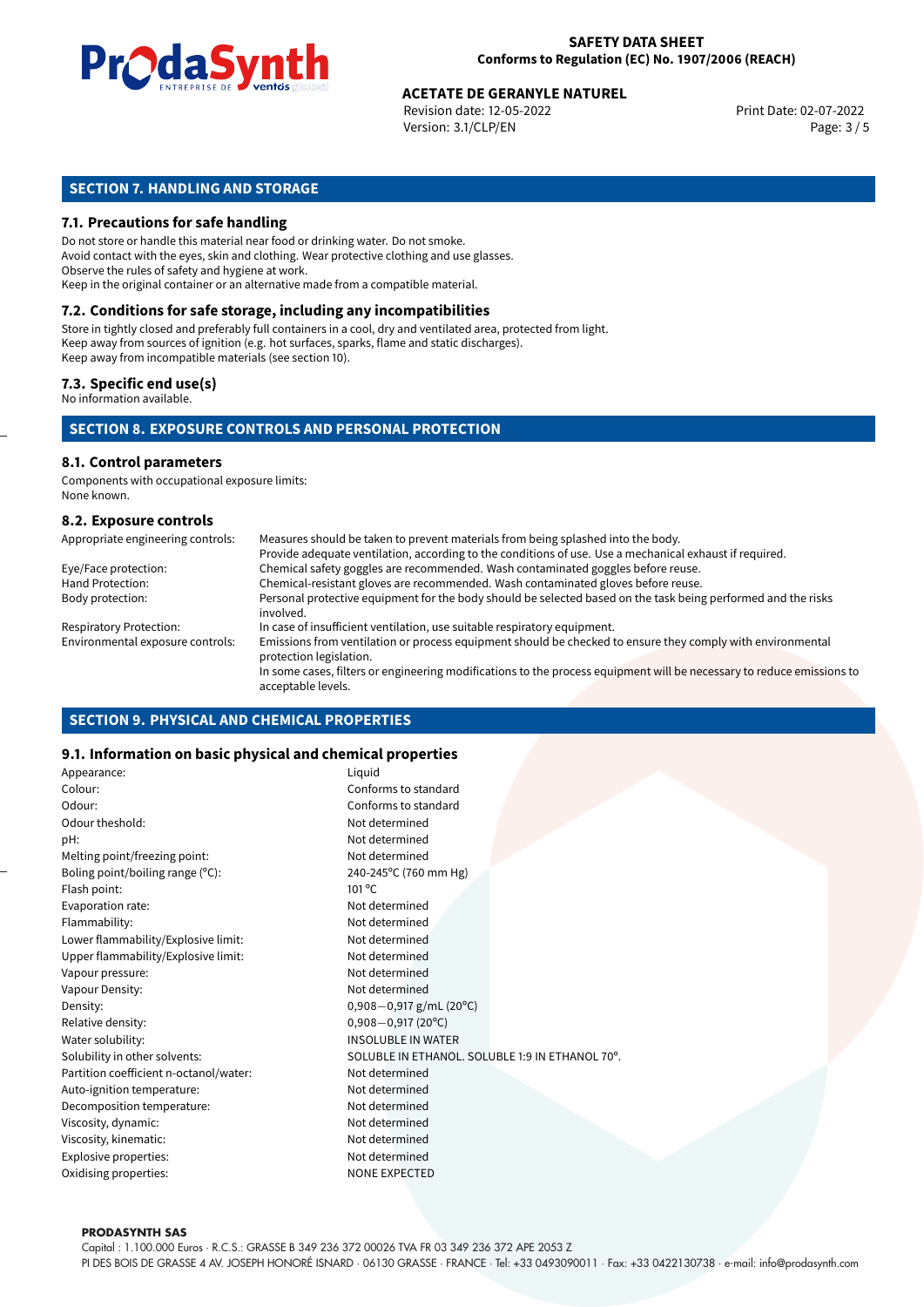

Revision date: 12-05-2022 Version: 3.1/CLP/EN Page: 4 / 5

#### **9.2. Other information**

No information available.

#### **SECTION 10. STABILITY AND REACTIVITY**

#### **10.1. Reactivity**

No hazardous reactions if stored and handled as prescribed/indicated.

#### **10.2. Chemical stability**

The product is stable if stored and handled as prescribed/indicated.

#### **10.3. Possibility of hazardous reactions**

No hazardous reactions if stored and handled as prescribed/indicated.

#### **10.4. Conditions to Avoid**

Conditions to Avoid: Excessive heat, flame or other ignition sources.

#### **10.5. Incompatible materials**

Avoid contact with strong acids and bases and oxidizing agents.

#### **10.6. Hazardous decomposition products**

During combustion may form carbon monoxide and unidentified organic compounds.

#### **SECTION 11. TOXICOLOGICAL INFORMATION**

#### **11.1. Information on toxicological effects**

| <b>Acute toxicity</b>             | Based on the data available, the criteria for classification are not met. |
|-----------------------------------|---------------------------------------------------------------------------|
| Skin corrosion/irritation         | Causes skin irritation.                                                   |
| Serious eye damage/irritation     | Based on the data available, the criteria for classification are not met. |
| Respiratory or skin sensitisation | May cause an allergic skin reaction.                                      |
| Germ cell mutagenicity            | Based on the data available, the criteria for classification are not met. |
| Carcinogenicity                   | Based on the data available, the criteria for classification are not met. |
| Reproductive toxicity             | Based on the data available, the criteria for classification are not met. |
| <b>STOT-single exposure</b>       | Based on the data available, the criteria for classification are not met. |
| <b>STOT-repeated exposure</b>     | Based on the data available, the criteria for classification are not met. |
| <b>Aspiration hazard</b>          | Based on the data available, the criteria for classification are not met. |

#### **SECTION 12. ECOLOGICAL INFORMATION**

#### **12.1. Toxicity**

**Assessment:** Harmful to aquatic life with long lasting effects. **Experimental/calculated data:** No information available.

#### **12.2. Degradability**

No information available.

#### **12.3. Bioaccumulative potential**

No information available.

#### **12.4. Soil mobility**

No information available.

#### **12.5. Results of PBT and vPvB assessment**

No information available.

#### **12.6. Other adverse effects**

See also sections 6, 7, 13 and 15 Do not allow to get into waste water or waterways.

#### **SECTION 13. DISPOSAL CONSIDERATIONS**

#### **13.1. Waste treatment methods**

Dispose of in accordance with national and local environmental regulations.

#### **PRODASYNTH SAS**

Capital : 1.100.000 Euros · R.C.S.: GRASSE B 349 236 372 00026 TVA FR 03 349 236 372 APE 2053 Z PI DES BOIS DE GRASSE 4 AV. JOSEPH HONORÉ ISNARD · 06130 GRASSE · FRANCE · Tel: +33 0493090011 · Fax: +33 0422130738 · e-mail: info@prodasynth.com